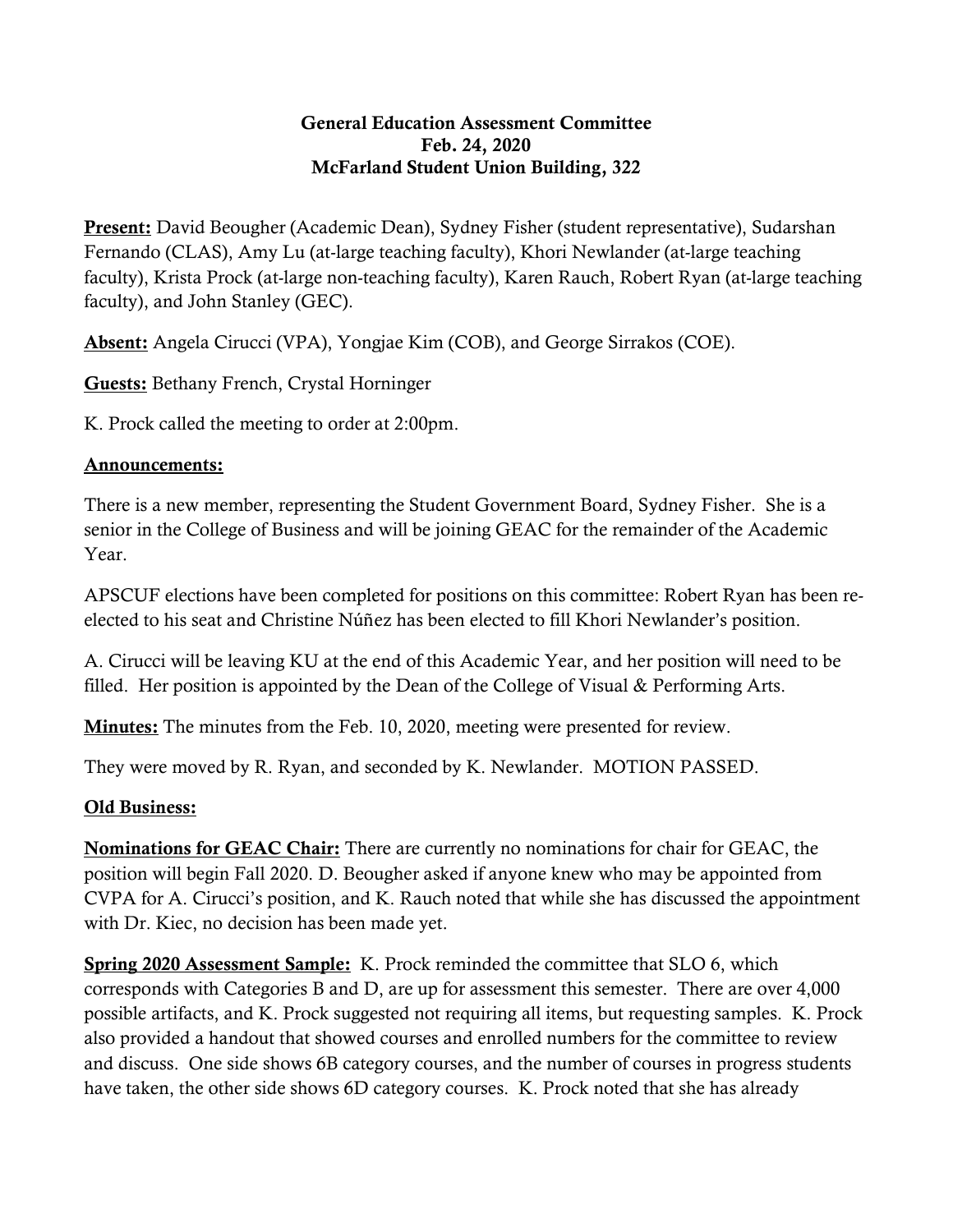received 100% of artifacts from 2 faculty members, and that A. Cirucci had requested digital artifacts from professors this semester. D. Beougher suggested winnowing down by not requesting artifacts for students who have taken 4 or more courses in the category, but focusing on students taking their first through third course in that category to establish a baseline.

Discussion continued regarding broad offerings in these categories, and students taking many courses within a particular category. S. Fernando asked if we should assess majors taking these courses, and K. Prock responded that we can't tell if the student is taking it as a GE or a major requirement. J. Stanley said that the professor teaching the course would know who in the class is a major in the subject, and could be asked to only submit work products for those who are not majors.

K. Prock brought the discussion back to defining the sample, suggesting requesting products only from students who are in their first, second or third instance of taking a course in this category, and excluding any students who are a major in the subject (ie: no Anthropology majors who are taking an Anthropology course). D. Beougher asked if this overcomplicates things. It was noted this may enable comparison of majors and non-majors in ability, and may be able to compare to previous versions of General Education.

The amount of work products to actually assess will depend on the number of raters. The Committee plans to change when to conduct rating, with rating happening in the Fall, and not over the summer, since quick turnaround is not needed. J. Stanley asked when in the Fall rating would be conducted, and D. Beougher recommended doing it in weeks 2 and 3. S. Fernando also suggested conducting norming sessions immediately before rating and set them up in advance.

K. Prock also brought up the issue of storing the work products digitally. D. Beougher asked about using a D2L dropbox and having IT transfer it into storage. K Prock also asked how long we need to keep items: does it need to be forever? D. Beougher suggested keeping items for 1 year, since we have a limited storage system.

J. Stanley asked about the difference between 6B and 6D. K. Prock noted she will need help with the statistics to help with explaining that in the report, and that it was also recommended to do more sampling from all four colleges. D. Beougher noted that this could lead to interesting questions, such as if B course students do better or worse than D course students.

FYS assessment in Fall 2020: K. Prock asked about re-assessing the First Year Seminar (FYS) courses in Fall 2020, since the previous assessment was a very small sample. The committee discussed samples and data. J. Stanley noted that he wants changes to FYS program to be based on data, and asked if there were other issues to look at or just the SLO? K. Prock responded by asking if GEAC should assess anything other than the SLO? Discussion ensued.

D. Beougher noted that he plans to meet with the Student Government Board (SGB) about FYS classes in the near future, and will report back to this committee about that conversation. K. Prock